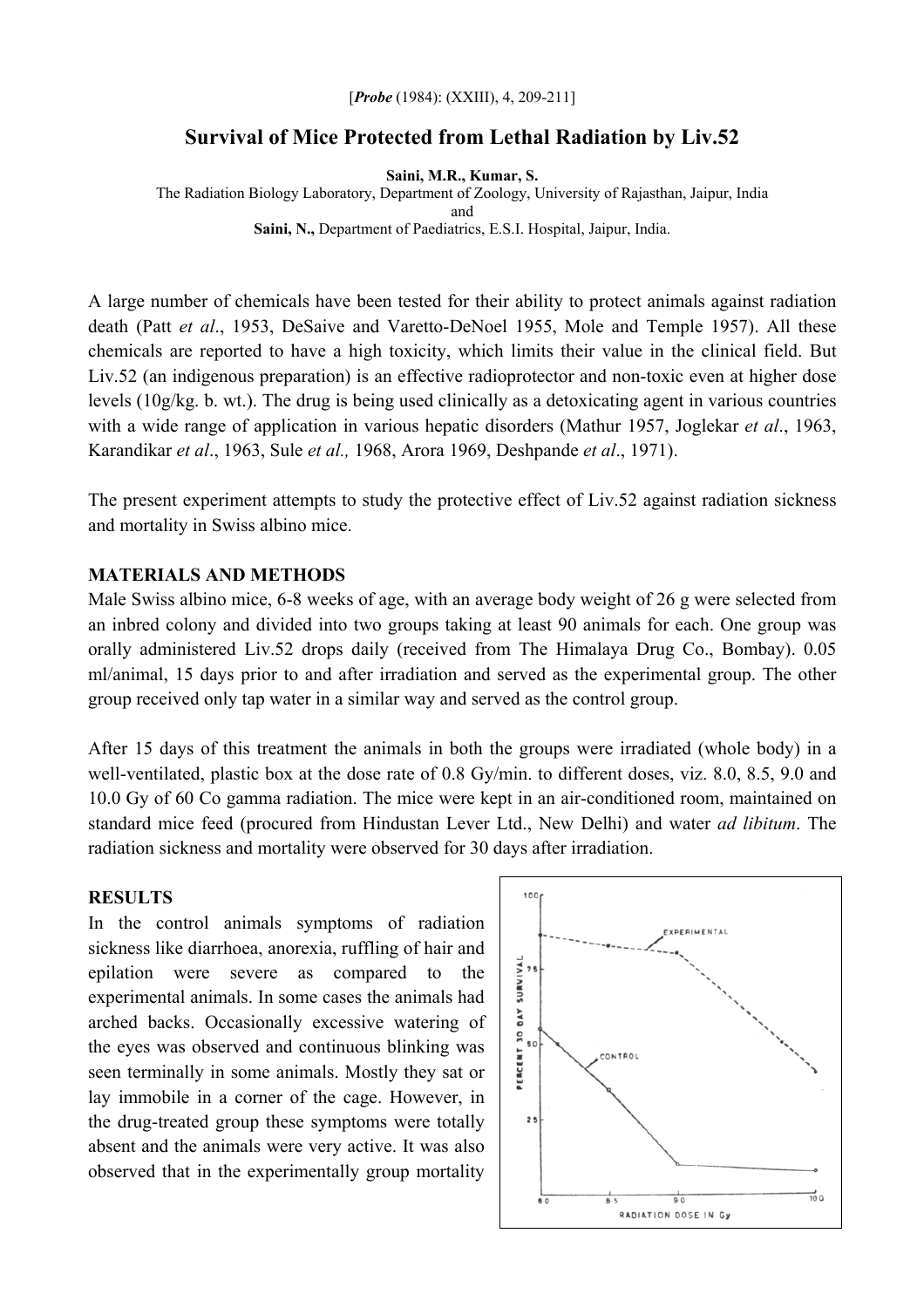occurred within 10 days, while in the control animals it was recorded upto 16 days.

The percentage of 30-day survivals was higher in the Liv.52-treated animals than in the untreated group as shown in the Fig. The LD 50/30 is estimated to be 9.75 Gy in treated animals as compared to 8.12 Gy in the untreated controls.

Thus in these conditions the dose reduction factor is calculated to be 1.2. The dose reduction factor (DRF) is expressed as

 LD 50/30 for protected animals  $DREF = -$ LD 50/30 for unprotected animals

where LD 50/30 is that radiation dose which causes 50 per cent deaths within 30 days.

# **DISCUSSION**

When animals are exposed to large, acute, whole-body doses of X or gamma radiation, death may follow due to damage to one or more of the following systems: the haematopoietic, gastrointestinal and central nervous systems. These animals may be saved by appropriate radio protective drugs, which restore or replace tissues of the injured system. The short-term or 30 day mortality is the most widely used criterion for evaluating protective compounds. The present paper is the first one describing the protective role of Liv.52 against radiation-induced 30-day mortality and sickness. The following pertinent information has been obtained from this study.

- 1. Liv.52 delays the onset of radiation sickness; even some symptoms were completely absent in the drug-treated animals.
- 2. In the drug-treated animals, mortality occurred within 10 days while it was recorded upto 16 days in the control group. This clearly indicates that Liv.52 protects the animals against haematopoietic death.
- 3. The dose reduction factor (DRF) is estimated to be 1.2.

The exact mechanism of the drug is not known but it appears that Liv.52 may (a) increase the spontaneous food consumption and food conversion in the animals by protecting the liver which plays an important role in the general metabolism and (b) neutralize the peroxides formed from water molecules after irradiation, which are toxic and cause damage to various systems. Studies along these lines are now under way in the authors laboratory.

# **SUMMARY**

An indigenous drug, Liv.52, which is commercially available in India as a detoxicating agent, has been shown to be protective in mice against lethal doses of ionizing radiation. It is also found that the time of onset and severity of radiation sickness are reduced considerably by the drug. Therefore this drug has a promising future in the clinical field.

### **REFERENCES**

1. Arora, J. K., "Role of various types of treatment in infectious hepatitis" *Arm. Forc. Med. J*., (1969): 25, 362.